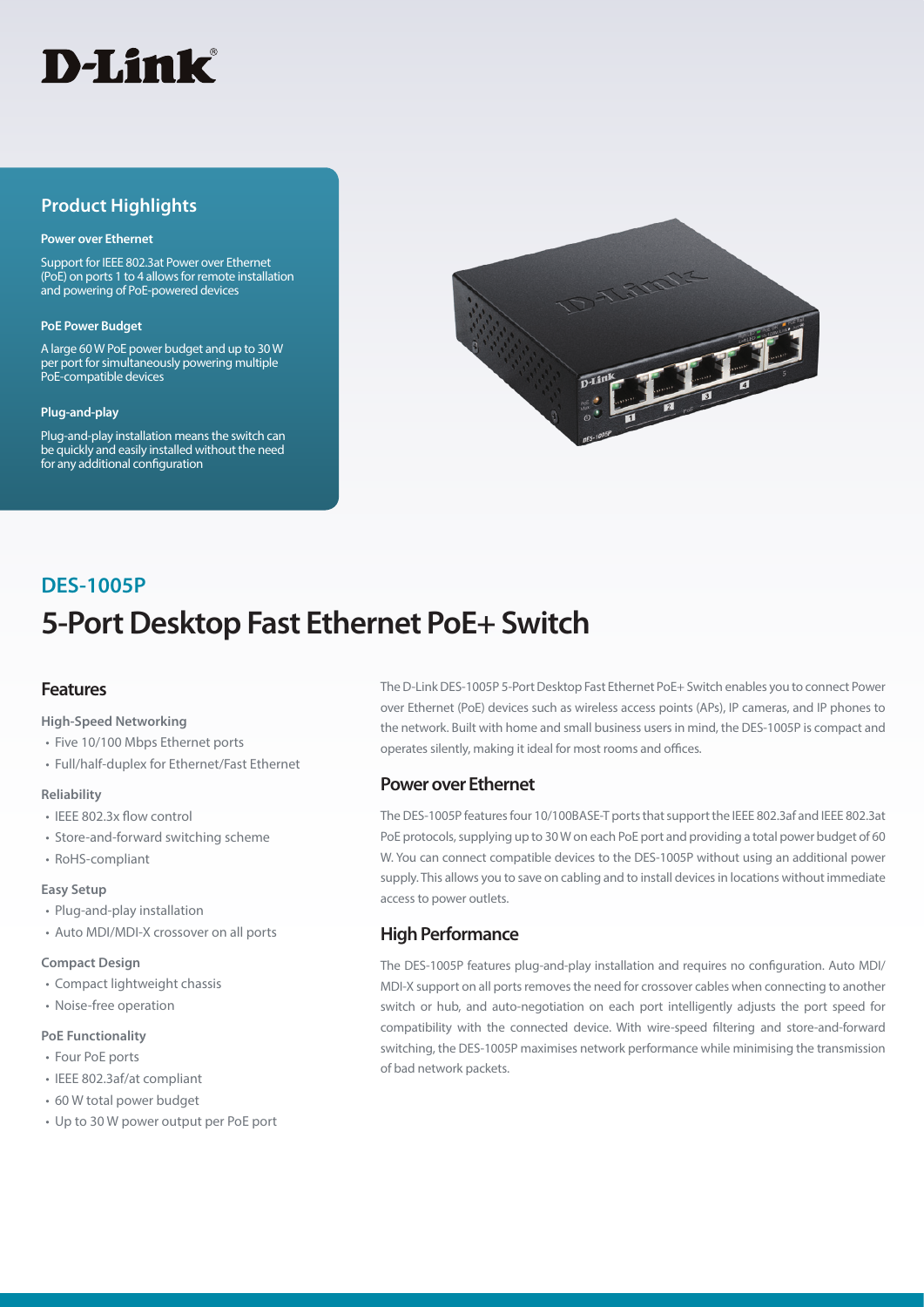

## **DES-1005P 5-Port Desktop Fast Ethernet PoE+ Switch**

## **Green Technology**

The DES-1005P features green technology such as IEEE 802.3az Energy-Efficient Ethernet (EEE), link status detection, and cable length detection. EEE adjusts the power consumption of the switch based on network utilisation, reducing the cost of ownership during periods of inactivity. Link status detection powers down ports when no links are detected, saving power when connected devices are shut down or disconnected. Cable length detection adjusts the power output of the port based on the cable length, reducing the power requirements of the switch.

## **Compact and Silent**

The compact design of the DES-1005P allows placement in most locations, including those where space is at a premium. The desktop form factor provides everything you need to set up a new network or expand an existing network, while the fanless design ensures silent operation even in noisesensitive areas such as workstations and meeting rooms.



### **Example Configuration**

| <b>Technical Specifications</b> |                                                                                                                                                                                                                             |  |
|---------------------------------|-----------------------------------------------------------------------------------------------------------------------------------------------------------------------------------------------------------------------------|--|
| 'General                        |                                                                                                                                                                                                                             |  |
| Size                            | • Desktop                                                                                                                                                                                                                   |  |
| Interfaces                      | • 5 10/100BASE-T ports                                                                                                                                                                                                      |  |
| Standards                       | · IEEE 802.3x flow control<br>• IEEE 802.3 10BASE-T Ethernet (twisted-pair copper)<br>· IEEE 802.3u 100BASE-TX Fast Ethernet (twisted-pair<br>$\cdot$ IEEE 802.1p QoS<br>copper)<br>• ANSI/IEEE 802.3 NWay auto-negotiation |  |
| Media Interface Exchange        | • Auto MDI/MDI-X adjustment on all ports                                                                                                                                                                                    |  |